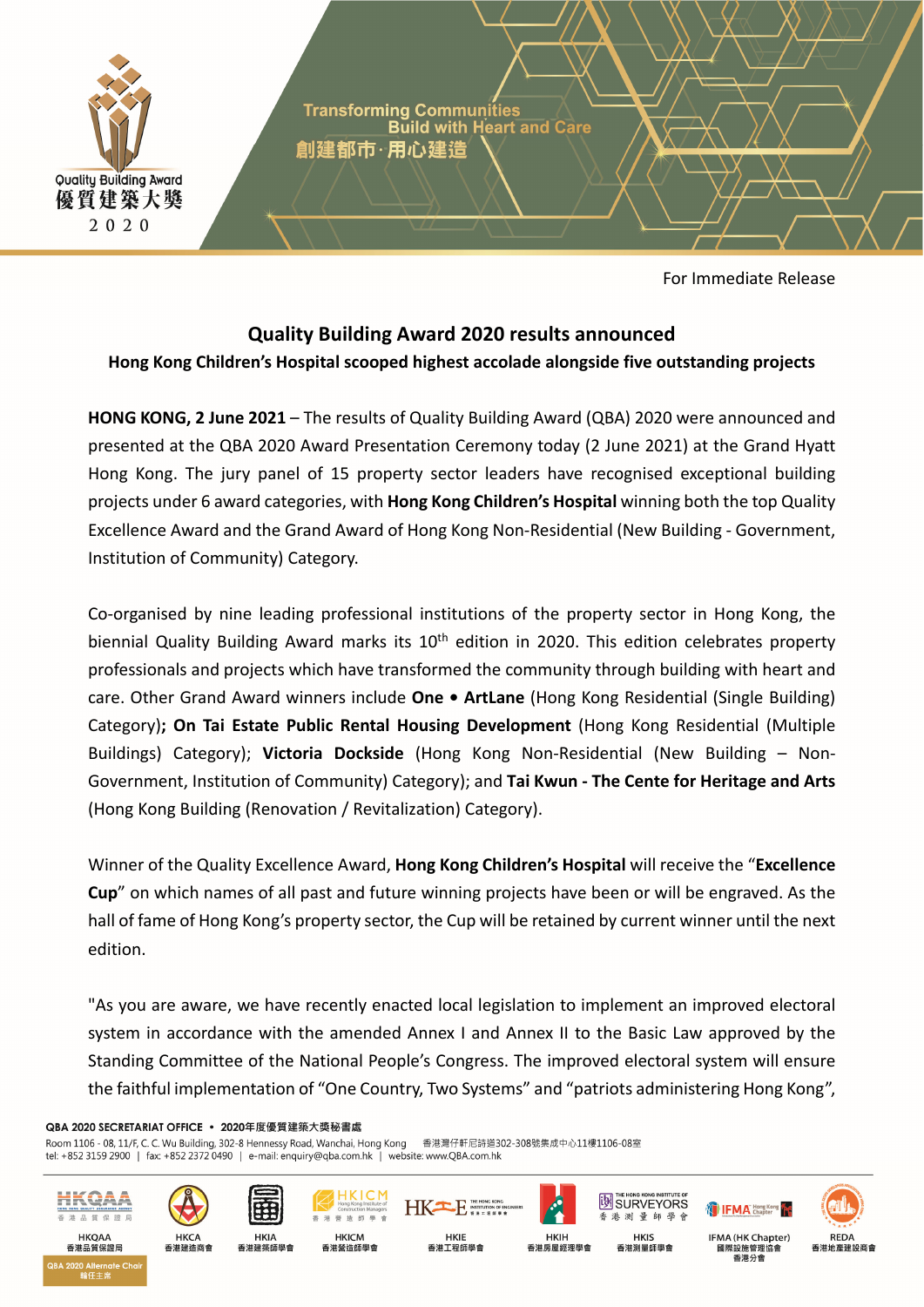

**Transforming Communities Build with Heart and Care** 創建都市・用心建造

effectively putting an end to the political chaos which impeded Hong Kong's progressin recent years. It will provide an environment for all of us to build Hong Kong's future, and I do mean it literally. The Government will spend at least HK\$100 billion annually in capital works projects in the coming years. Together with the private sector, we forecast that the annual construction output in Hong Kong will total around HK\$300 billion, generating over 300 000 employment opportunities. Our building and construction sector, and the wide‐ranging industries and companies that drive it, can look forward to a future filled with opportunities. Judging by the Award entries, I'm confident that you will fill those opportunities with professionalism, care and passion," said **Mrs Carrie Lam, GBM, GBS, our Guest of Honour, Chief Executive of the HKSAR**.

"It encourages us to receive an enthusiastic response this year," said **Ir Peter Mok, Chairman of the QBA 2020 Organizing Committee**. "In a time of changes and uncertainties, the building industry safeguards the betterment of the society with unswerving commitment, heart and care. Their professionalism and pursuit of excellence has transformed the community and will bring profound benefits for generations to come. On behalf of the Organizing Committee, I thank the jury panels for making the uneasy decision of choosing the best from the best."

**Mr Yu Tak Cheung, JP, Chairman of Jury Panel**, said: "The competition of the Quality Building Award is fierce this year with a good number of outstanding nominations. The built environment of Hong Kong has long been known for its efficiency and rapid development. We are delighted to see that our building industry has continuously pushed beyond limits to excel themselves. This no doubt contributes significantly to Hong Kong's proud status as Asia's leading city."

The next Quality Building Award will be presented in 2022 and led by the Hong Kong Institute of Construction Managers. Nomination will open by year end 2021.

**HKIE** 

香港工程師學會

# **Results of the Quality Building Award 2020**

The results of QBA 2020 are as follows.

## **Quality Excellence Award**

## Hong Kong Children's Hospital (HKCH)

#### QBA 2020 SECRETARIAT OFFICE · 2020年度優質建築大獎秘書處

香港建造商會

Room 1106 - 08, 11/F, C. C. Wu Building, 302-8 Hennessy Road, Wanchai, Hong Kong 香港灣仔軒尼詩道302-308號集成中心11樓1106-08室 tel: +852 3159 2900 | fax: +852 2372 0490 | e-mail: enquiry@qba.com.hk | website: www.QBA.com.hk



2020 Alternate Ch





香港建築師學會







**EN SURVEYORS** 

會





國際設施管理協會 香港公會

**IFMA** Chapter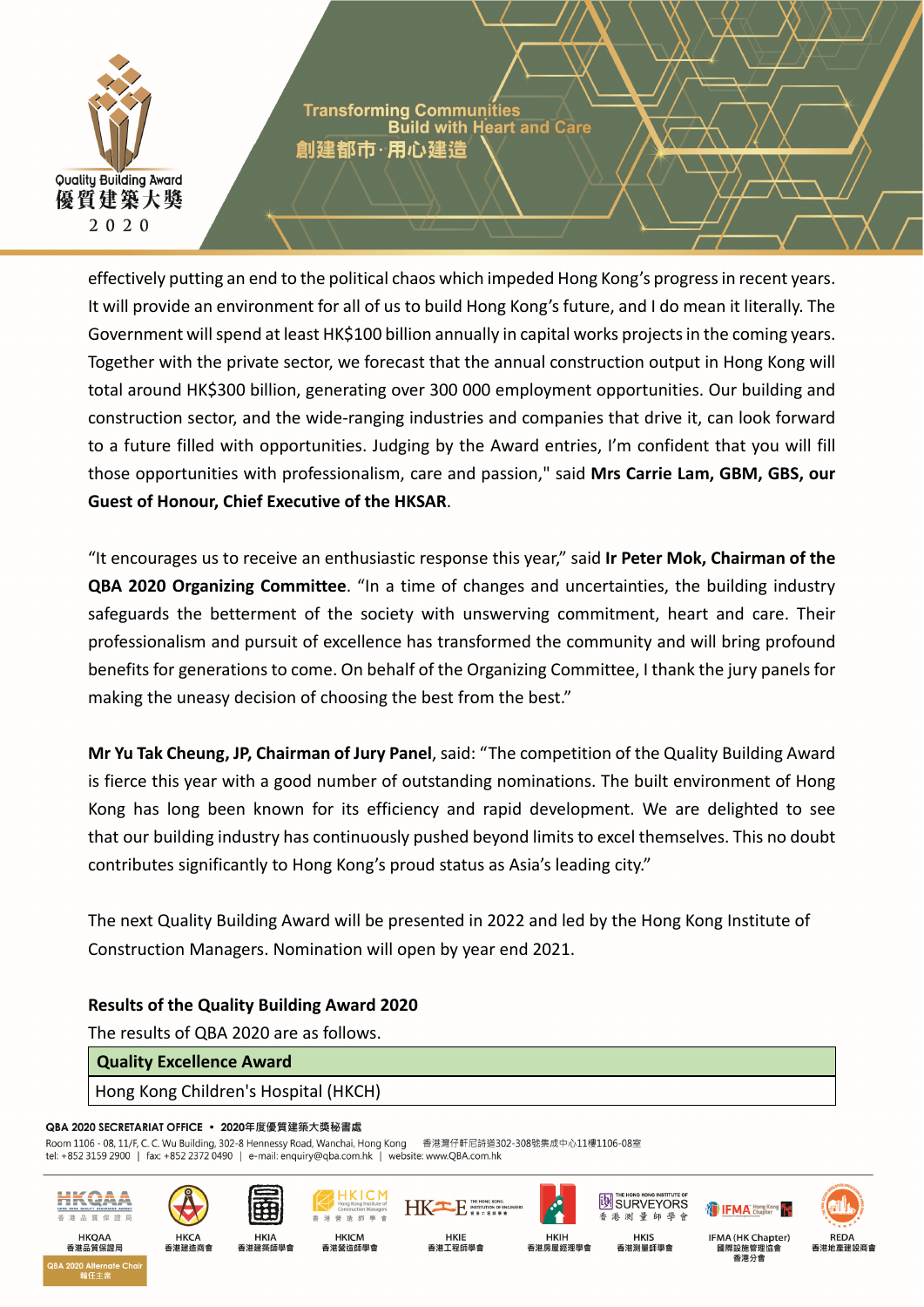

Transforming Communities Article Build with Heart and Care 創建都市·用心建造

**Hong Kong Residential (Single Building) Grand Award** One • ArtLane **Merit** Alassio **Finalist Bohemian House** 

| <b>Hong Kong Residential (Multiple Buildings)</b> |                                                                  |  |
|---------------------------------------------------|------------------------------------------------------------------|--|
| <b>Grand Award</b>                                | On Tai Estate Public Rental Housing Development at Anderson Road |  |
|                                                   | Sites A and B                                                    |  |
| <b>Merit</b>                                      | <b>Fleur Pavilia</b>                                             |  |
| <b>Finalist</b>                                   | CUHK Jockey Club Postgraduate Halls 2 & 3                        |  |
| <b>Finalist</b>                                   | Monterey                                                         |  |
| <b>Finalist</b>                                   | The Pavilia Bay                                                  |  |

| Hong Kong Non-Residential (New Building - Government, Institution of Community) |                                          |  |
|---------------------------------------------------------------------------------|------------------------------------------|--|
| <b>Grand Award</b>                                                              | Hong Kong Children's Hospital (HKCH)     |  |
| <b>Merit</b>                                                                    | Kwai Chung Hospital Day Recovery Centre  |  |
| Merit                                                                           | Malvern College Hong Kong                |  |
| Merit                                                                           | West Kowloon Government Offices Building |  |
| <b>Finalist</b>                                                                 | <b>Tsuen Wan Sports Centre</b>           |  |

| Hong Kong Non-Residential (New Building – Non-Government, Institution of Community) |                         |  |
|-------------------------------------------------------------------------------------|-------------------------|--|
| <b>Grand Award</b>                                                                  | Victoria Dockside       |  |
| <b>Merit</b>                                                                        | K11 ATELIER King's Road |  |
| <b>Merit</b>                                                                        | One Taikoo Place        |  |
| Finalist                                                                            | Harbour East            |  |

| <b>Hong Kong Building (Renovation / Revitalization)</b> |                                                                 |
|---------------------------------------------------------|-----------------------------------------------------------------|
|                                                         | <b>Grand Award</b>   Tai Kwun - The Cente for Heritage and Arts |

#### QBA 2020 SECRETARIAT OFFICE · 2020年度優質建築大獎秘書處

Room 1106 - 08, 11/F, C. C. Wu Building, 302-8 Hennessy Road, Wanchai, Hong Kong 香港灣仔軒尼詩道302-308號集成中心11樓1106-08室<br>tel: +852 3159 2900 | fax: +852 2372 0490 | e-mail: enquiry@qba.com.hk | website: www.QBA.com.hk

香



香港品質保證局 QBA 2020 Alternate Chai<br>輪任主席







 $K<sub>long</sub>$  K  $M<sub>long</sub>$  Kong Institute of







**IFMA** Hong Kong



HKIE<br>香港工程師學會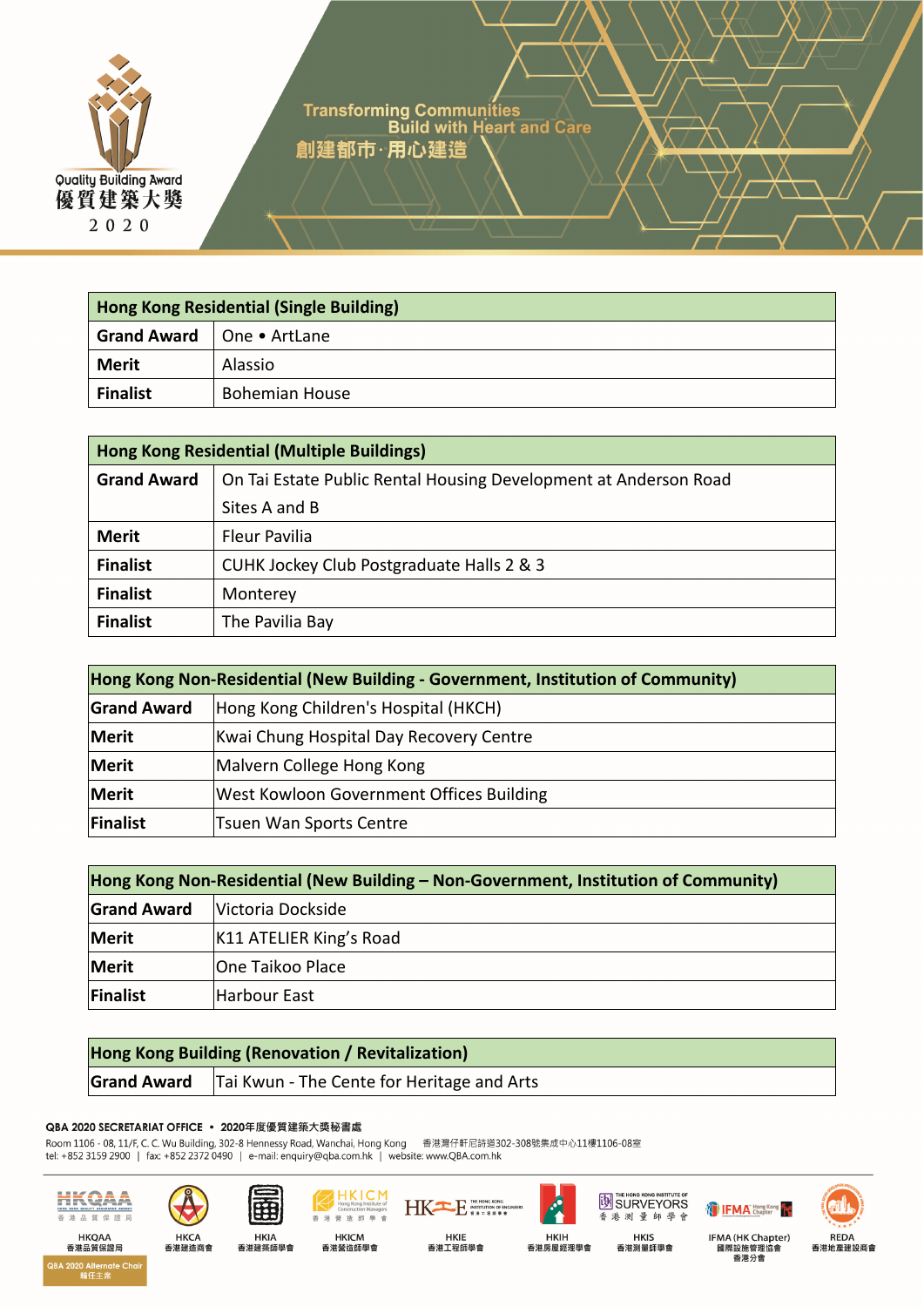

Transforming Communities<br>Build with Heart and Care 創建都市·用心建造

**Merit** Hong Kong Museum of Art **Merit** The Mills **Finalist** The Hong Kong Jockey Club University of Chicago Academic Complex | The University of Chicago Francis and Rose Yuen Campus in Hong Kong

| <b>Building Outside Hong Kong</b> |                                                                |  |
|-----------------------------------|----------------------------------------------------------------|--|
| Merit                             | ChangSha IFS                                                   |  |
| Merit                             | Morpheus Hotel                                                 |  |
| Merit                             | Wuxi Hang Lung Center 66 Phase I Office Tower II               |  |
| Merit                             | Zhuhai International Convention and Exhibition Center, Phase 1 |  |

# **Jury Panel and Advisors**

Quality Building Award 2020 owes thanks to the following industry leaders who has given their support as Honorary Advisors and Jurors.

| <b>Honoary</b><br><b>Patron</b>                  | Mr WONG Wai Lun, Michael, JP             | Secretary for Development, Development<br>Bureau, Hong Kong SAR Government                                                 |
|--------------------------------------------------|------------------------------------------|----------------------------------------------------------------------------------------------------------------------------|
| <b>Honorary</b><br><b>Advisors</b>               | Ir Dr LO Wai Kwok, SBS, MH, JP           | Legislative Council Member (Engineering<br>Functional Constituency), Hong Kong SAR                                         |
|                                                  | The Hon Abraham SHEK Lai<br>Him, GBS, JP | Legislative Council Member (Real Estate and<br>Construction Functional Constituency),<br>Hong Kong SAR                     |
|                                                  | The Hon Sr Tony TSE Wai<br>Chuen, BBS    | Legislative Council Member (Architectural,<br>Surveying, Planning and Landscape<br>Functional Constituency), Hong Kong SAR |
| <b>Chairman of</b><br><b>Jury Panel</b>          | Mr YU Tak Cheung, JP                     | Director of Buildings, Buildings Department,<br>Hong Kong SAR Government                                                   |
| Vice-<br><b>Chairman of</b><br><b>Jury Panel</b> | Ir Peter K.W. Mok                        | Chairman, QBA 2020 Organizing Committee                                                                                    |
| <b>Jury Panel</b>                                | Mr Kenneth Foo                           | Immediate Past President, The International<br>Facility Management Association - Hong<br>Kong Chapter                      |
|                                                  | Ir C. S. Ho                              | Chairman, Hong Kong Quality Assurance                                                                                      |

HKIE<br>香港工程師學會

QBA 2020 SECRETARIAT OFFICE · 2020年度優質建築大獎秘書處

Room 1106 - 08, 11/F, C. C. Wu Building, 302-8 Hennessy Road, Wanchai, Hong Kong 香港灣仔軒尼詩道302-308號集成中心11樓1106-08室<br>tel: +852 3159 2900 | fax: +852 2372 0490 | e-mail: enquiry@qba.com.hk | website: www.QBA.com.hk



香港品質保證局

.<br>QBA 2020 Alternate Cha







KICM







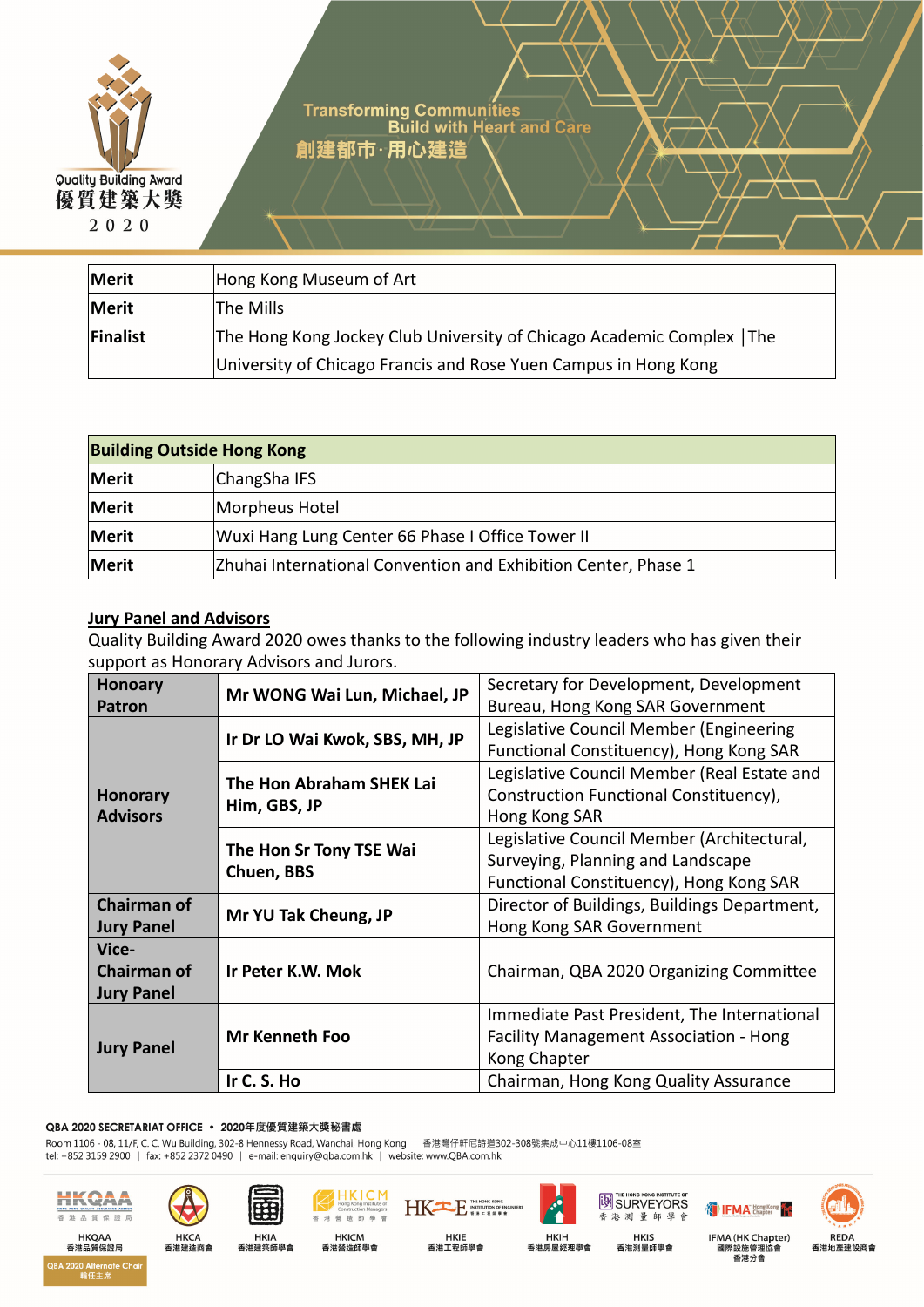

Transforming Communities Article Build with Heart and Care 創建都市·用心建造

|  |                                | Agency                                     |
|--|--------------------------------|--------------------------------------------|
|  | <b>Cr Eddie Lam</b>            | President, Hong Kong Construction          |
|  |                                | Association                                |
|  |                                | Ex-Director of Architectural Services,     |
|  | Mrs Sylvia Lam, JP             | Architectural Services Department, Hong    |
|  |                                | Kong SAR Government                        |
|  | Prof. Lee Chack Fan, GBS, SBS, | President, Chu Hai College of Higher       |
|  | JP                             | Education                                  |
|  | Mr Li Kwok Hing Felix FHKIA,   | Past President, The Hong Kong Institute of |
|  | <b>RA</b>                      | Architects                                 |
|  |                                | President, Guangdong Construction Industry |
|  | <b>Mr Liang Jian Ming</b>      | Association                                |
|  | Sr Shiu Wai Yee, Winnie        | Immediate Past President, The Hong Kong    |
|  |                                | Institute of Surveyors                     |
|  |                                | Immediate Past President, Hong Kong        |
|  | Cr Shum Hau-tak, Daniel        | <b>Institute of Construction Managers</b>  |
|  | Ir SIT Wing Hang, Alfred, JP   | Secretary for Innovation and Technology,   |
|  |                                | Hong Kong SAR Government                   |
|  |                                | Lecturer, Division of Architectural        |
|  | Dr Rosman C.C. Wai             | Conservation Programmes, Faculty of        |
|  |                                | Architecture, the University of Hong Kong  |
|  | <b>Ms YU Chun</b>              | President, The Hong Kong Institute of      |
|  |                                | Housing                                    |
|  | Ir Ringo Yu Shek Man           | President of The Hong Kong Institution of  |
|  |                                | Engineers for Session 2019/2020            |
|  |                                |                                            |

 $-$  End  $-$ 

HKIE<br>香港工程師學會

**Photo Captions:** 

QBA 2020 SECRETARIAT OFFICE · 2020年度優質建築大獎秘書處

Room 1106 - 08, 11/F, C. C. Wu Building, 302-8 Hennessy Road, Wanchai, Hong Kong 香港灣仔軒尼詩道302-308號集成中心11樓1106-08室<br>tel: +852 3159 2900 | fax: +852 2372 0490 | e-mail: enquiry@qba.com.hk | website: www.QBA.com.hk

香



香港品質保證局 QBA 2020 Alternate Chai<br>輪任主席





港營造師學會 HKICM<br>香港營造師學會

**KICM** 



香港測量師學會 HKIS<br>香港測量師學會

**SURVEYORS** 

IFMA (HK Chapter)<br>國際設施管理協會<br>香港分會



**IFMA** Hong Kong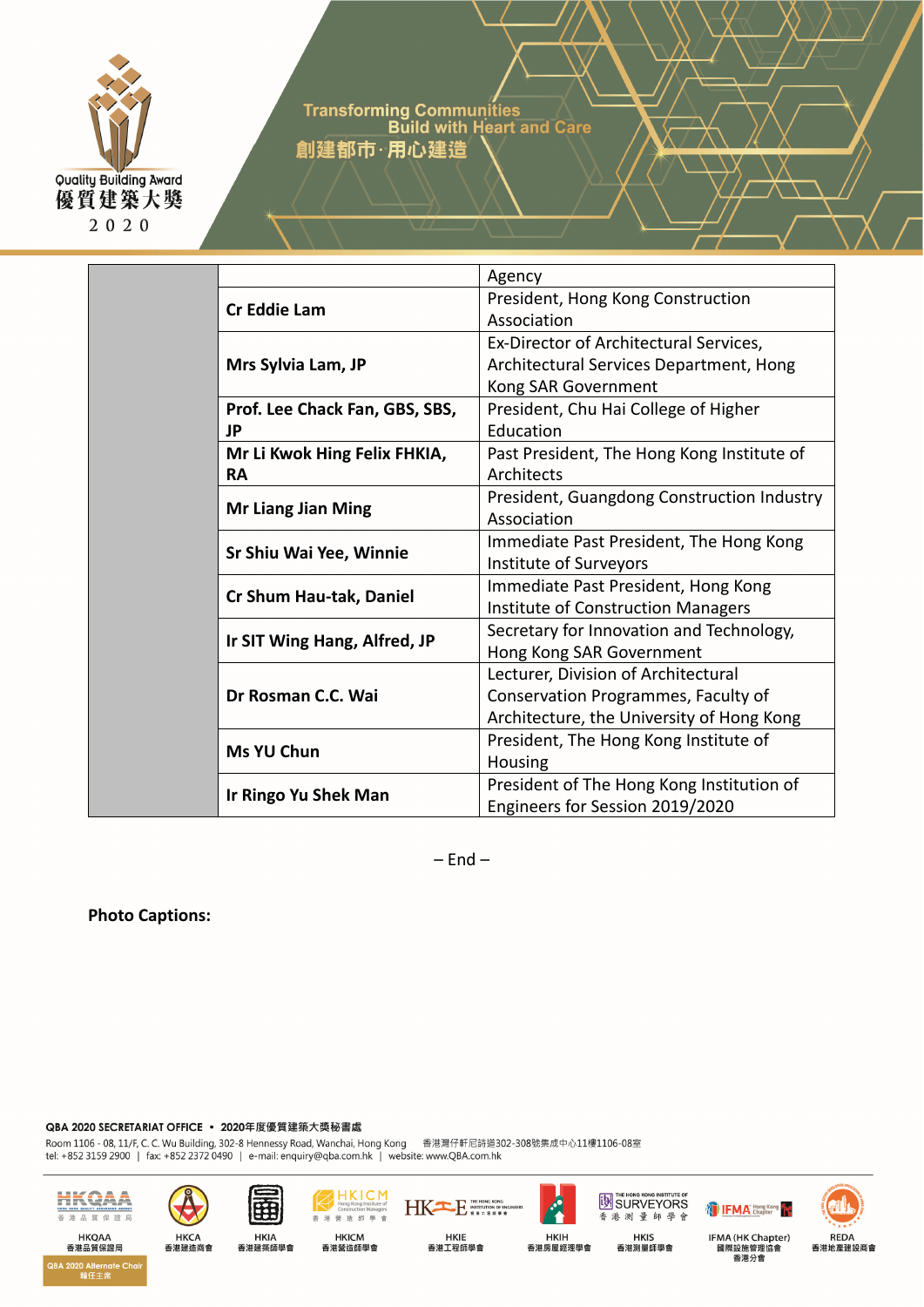

Transforming Communities<br>Build with Heart and Care 創建都市·用心建造



#### QBA 2020 SECRETARIAT OFFICE · 2020年度優質建築大獎秘書處

Room 1106 - 08, 11/F, C. C. Wu Building, 302-8 Hennessy Road, Wanchai, Hong Kong 香港灣仔軒尼詩道302-308號集成中心11樓1106-08室<br>tel: +852 3159 2900 | fax: +852 2372 0490 | e-mail: enquiry@qba.com.hk | website: www.QBA.com.hk



**HKQAA** 

香港品質保證局

2BA 2020 Alternate Cho





登





香港測量師學會 HKIS<br>香港測量師學會

**IN SURVEYORS** 

IFMA (HK Chapter) 國際設施管理協會 香港分會

**IFMA** Hong Kong

REDA<br>香港地產建設商會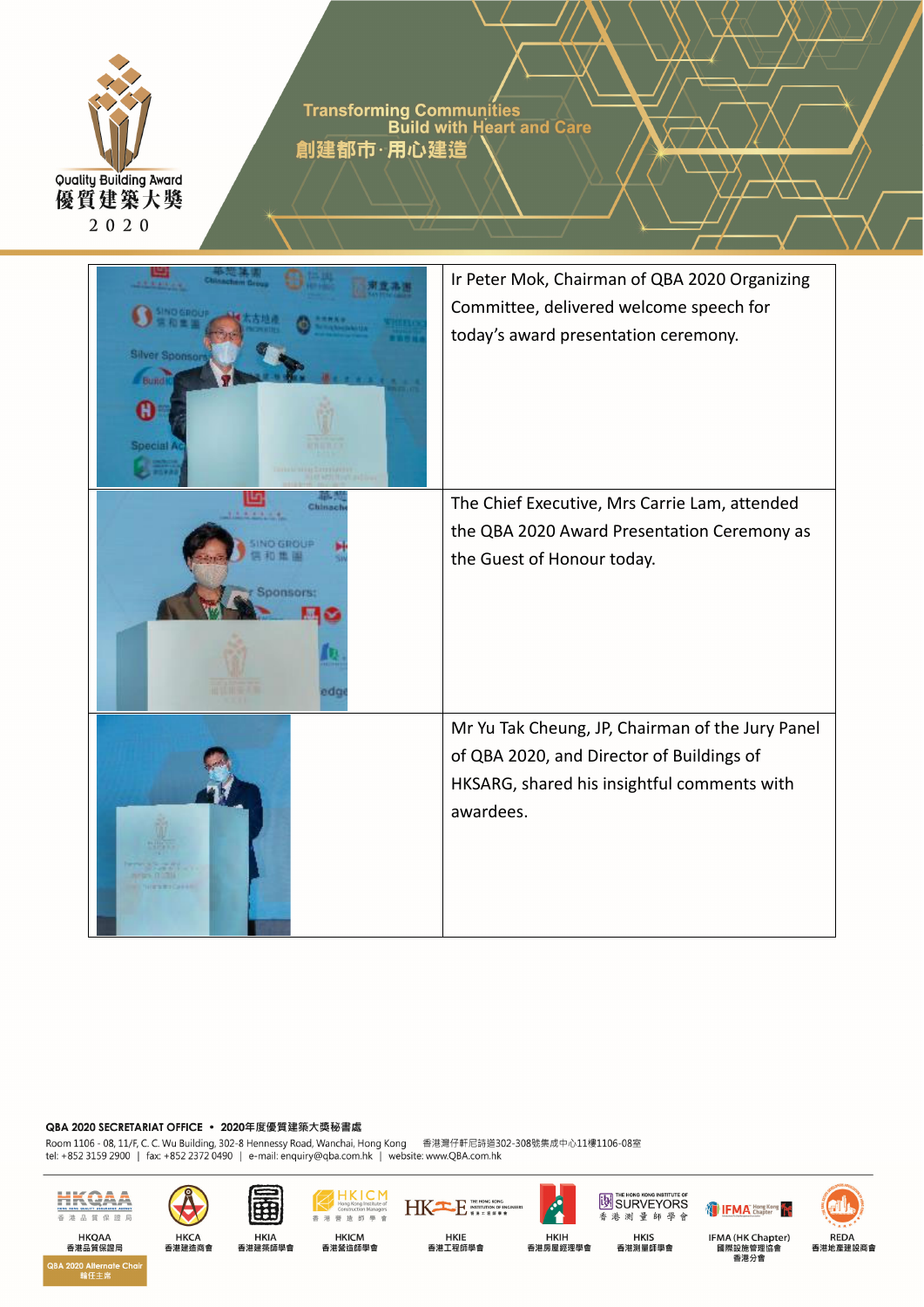

Transforming Communities<br>Build with Heart and Care 創建都市・用心建造



vent photos are available from the link below: https://drive.google.com/drive/folders/1HvZT8rBNLNmXcgLhyQVCvaEIcTQHwSMr?usp=sharing

**HKIE** 

香港工程師學會

#### QBA 2020 SECRETARIAT OFFICE · 2020年度優質建築大獎秘書處

Room 1106 - 08, 11/F, C. C. Wu Building, 302-8 Hennessy Road, Wanchai, Hong Kong 香港灣仔軒尼詩道302-308號集成中心11樓1106-08室 tel: +852 3159 2900 | fax: +852 2372 0490 | e-mail: enquiry@qba.com.hk | website: www.QBA.com.hk



香港品質保證局

2020 Alternate Ch



香港建造商會



**HKIA** 

香港建築師學會

墙 師 **HKICM** 香港營造師學會



香港測量師學 **HKIS** 香港測量師學會

**EN SURVEYORS** 





國際設施管理協會 香港分會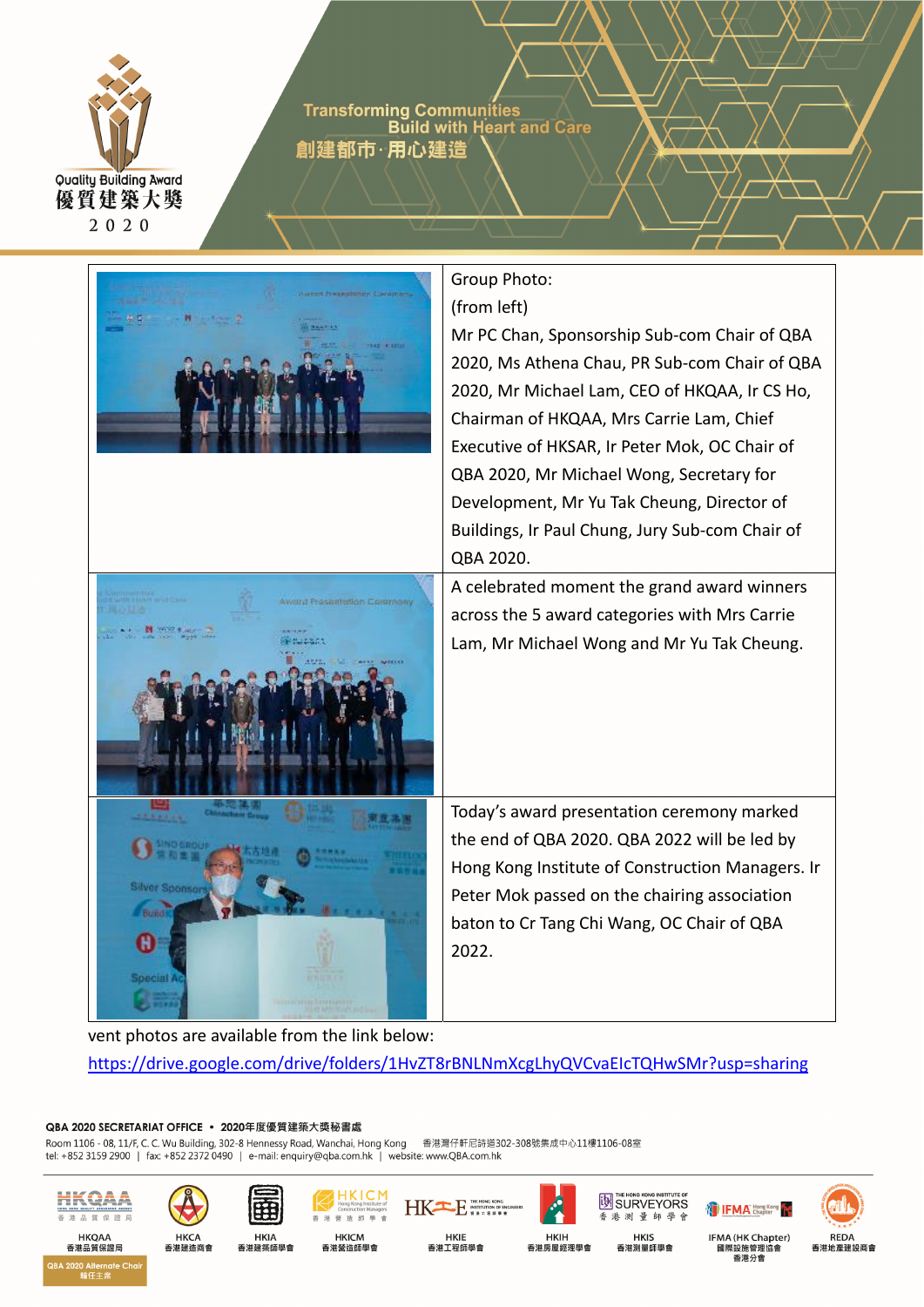

For more information about the Quality Building Award and QBA 2020, please visit gba.com.hk or facebook.com/QBAHK.

# **About Quality Building Award**

The Quality Building Award (QBA) celebrates its landmark tenth edition in 2020. Co-founded in 2002 by nine of Hong Kong'sleading professional institutions, the ceremony has been held biennially ever since, and was quickly established as the one of the property sector's most coveted honours. Since its inception, QBA has celebrated and offered public recognition to buildings that embody excellence.

Quality Building Award 2020, with the theme "Transforming Communities • Build with Heart and Care", provides an invaluable opportunity for professionals to be celebrated for working holistically within the communities they serve. The award presentation recognizes the highest quality building projects and promotes the advancement of Hong Kong's building industry – the cornerstone of the metropolis that transformed it into Asia's renowned world city.

## **Organizers**

QBA 2020 is jointly organized by nine professional organizations in Hong Kong (in alphabetical order):

**The Hong Kong Construction Association**

**The Hong Kong Institute of Architects**

**The Hong Kong Institute of Construction Managers**

**The Hong Kong Institution of Engineers**

- **Building Division**
- **Building Services Division**
- Structural Division

**The Hong Kong Institute of Housing**

**The Hong Kong Institute of Surveyors** 

**The Hong Kong Quality Assurance Agency** QBA 2020 Alternate Chair

**The Hong Kong Chapter of International Facility Management Association**

**The Real Estate Developers Association of Hong Kong**

#### QBA 2020 SECRETARIAT OFFICE · 2020年度優質建築大獎秘書處

Room 1106 - 08, 11/F, C. C. Wu Building, 302-8 Hennessy Road, Wanchai, Hong Kong 香港灣仔軒尼詩道302-308號集成中心11樓1106-08室 tel: +852 3159 2900 | fax: +852 2372 0490 | e-mail: enquiry@qba.com.hk | website: www.QBA.com.hk



香港品質保證局

4 2020 Alternate Ch



香港建造商會









**HKIE** 

香港工程師學會

香港測量師學 **HKIS** 香港測量師學會

**EN SURVEYORS** 



**IFMA** Chapter

**REDA** 香港地產建設商會